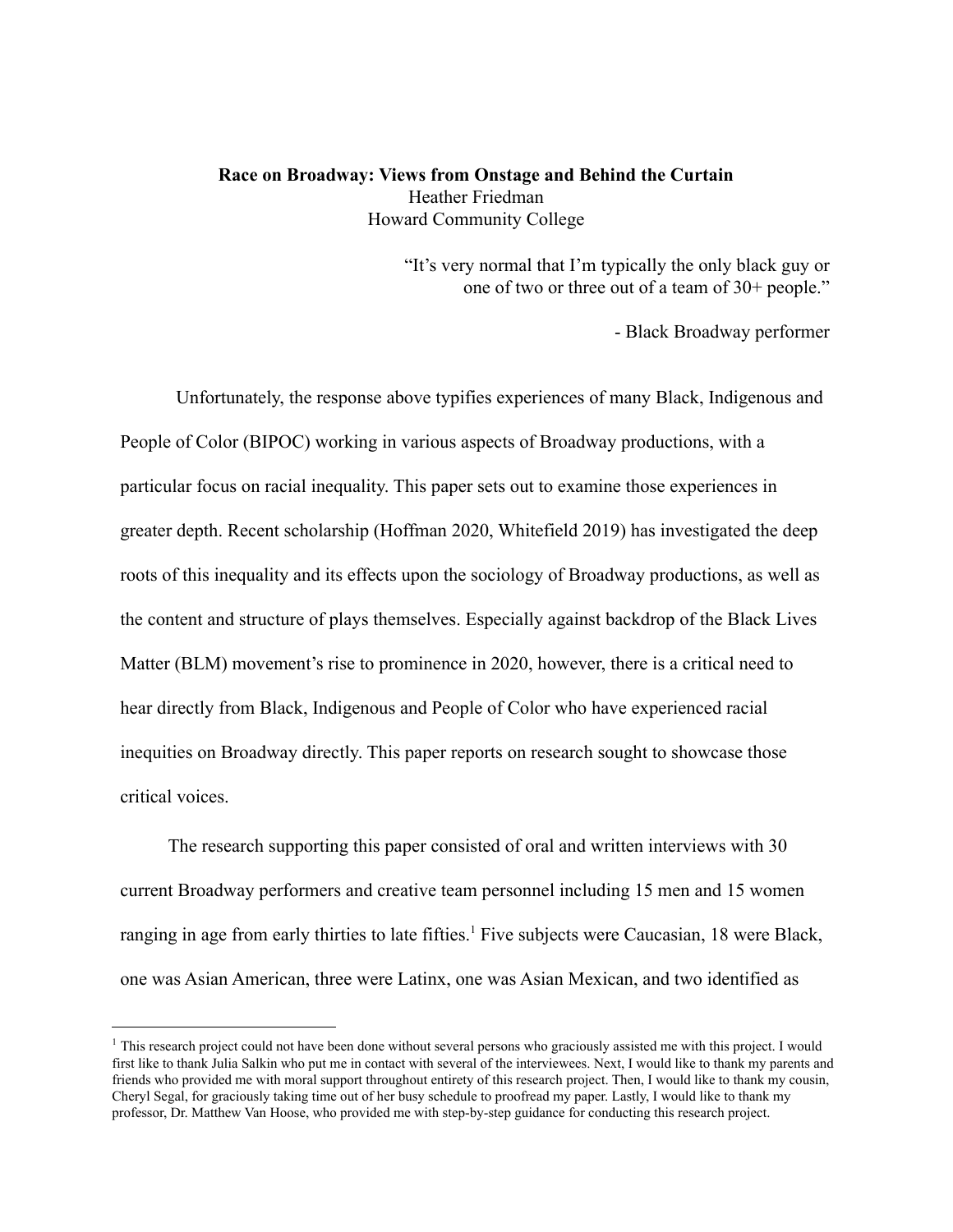persons of color (POC). Moreover, these persons have been active on Broadway and/or national tours, as well as experienced challenges within this business first-hand. Interviews, aside from those who opted to provide written responses via electronic mail, were conducted via Zoom. The number of questions asked was dependent upon venue (i.e., email versus Zoom), and several additional questions were posed to interviewees who performed in *Hamilton*. Questions addressed background in theatre, experiences on Broadway, in addition to topics pertaining to racial inequality within the Broadway community. Interviews lasted anywhere from thirty to ninety minutes.

These first-hand perspectives help to clarify historical and contemporary factors contributing to exclusion of non-white actors from Broadway productions, the potential impacts regarding recent resurgence of the BLM movement regarding promotion and expansion of diversity within Broadway casts, as well as additional efforts to address racial imbalance within Broadway productions. Below, I present three primary themes that emerged from interviewees' responses: (1) issues of casting and production leading to exclusion, tokenism, and insufficient support for BIPOC performers; (2) domination of creative teams as well as ownership of Broadway theaters by white people; and (3) interviewees' proposals to help identify and address racial inequities on Broadway in recent wake of the BLM movement. To protect confidentiality, actual names of interviewees have been replaced with single- or double-letter designators throughout the paper.

# **"80% of My Career I Have Felt Like the Token Black Person": Lived Experiences of Racial Inequality on Broadway**

Interviewees shared very candid feedback regarding their experiences as BIPOC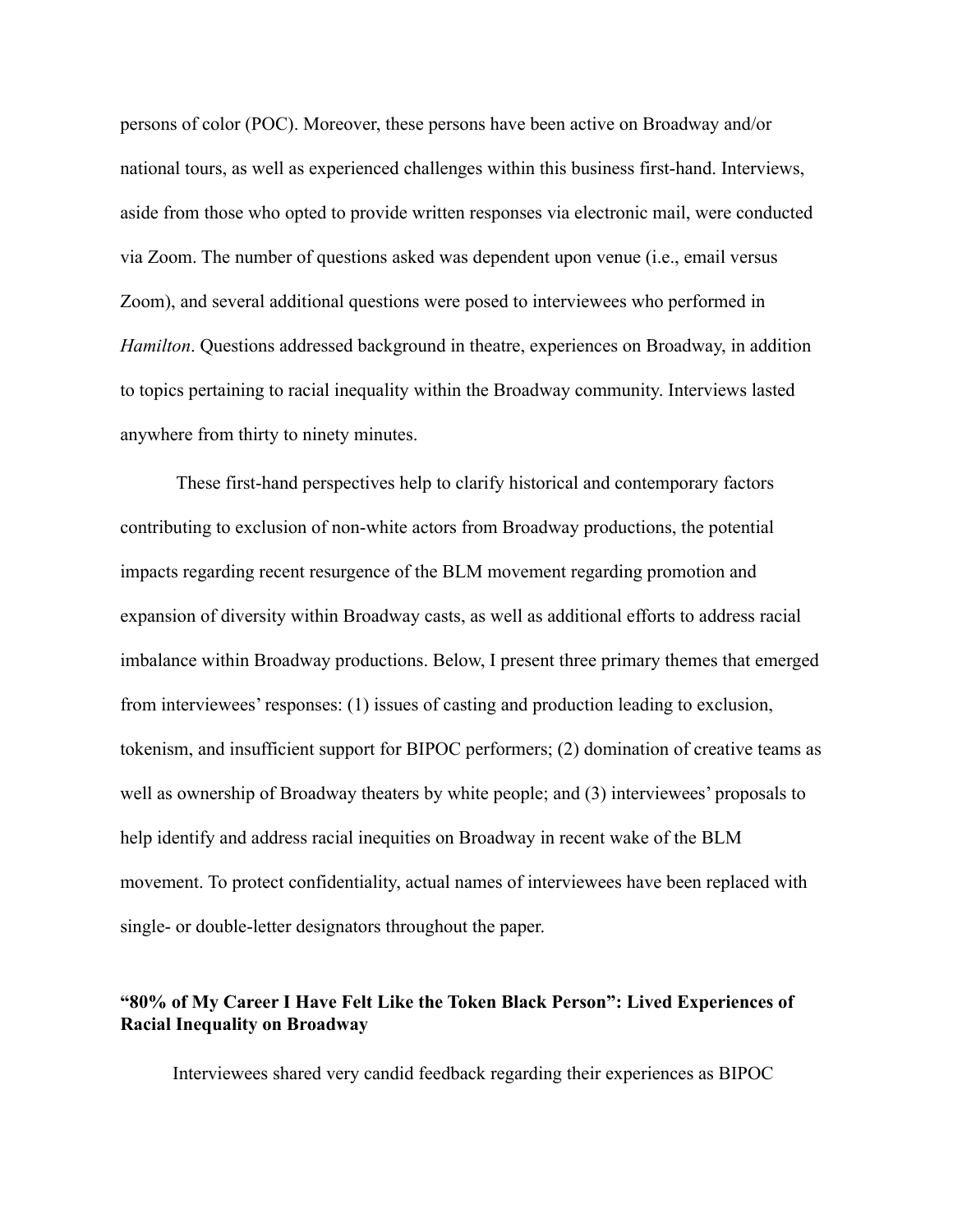Broadway performers, and it was predominantly negative. Upon inquiring about current state of Broadway, Interviewee Q commented, "I could count the number of black women who have directed on Broadway on one hand," and, "Broadway is not necessarily the safest environment when it comes to race." A different person, Interviewee DD, stated, "Racial Inequality is very much a daily occurrence on the Broadway stage," and, "there are shows that negatively impact racial inequality … one of the biggest culprits being *Book of Mormon* ... The unspoken rule is that no POC performer can ever play any of the elders because that would 'confuse the plot.'" Interviewee Z added, "I've witnessed and experienced racial inequality on just about every show that I've worked on."

"My last name has prevented me from getting certain opportunities," remarked Interviewee B. Interviewee D shared, "It's very normal that I'm typically the only black guy or one of two or three out of a team of 30+ people," and in a similar manner, Interviewee AA remarked, "My experiences mainly come from being one of very few people of color in a cast." Multiple interviewees characterized *Hamilton* as an exception that proved this general rule of exclusionary casting practices. Interviewee V shared, "When Lin-Manuel created it… I think he was specifically saying 'I am telling the story of America but using the people that built it.'" Interviewee K, meanwhile, spoke to how these exclusionary patters can create an actively hostile working environment for BIPOC performers: "I have seen Black members of my community within theatre be perceived by fellow cast members and also stage management as more frightening, as more violent, as more emotional, as more likely to fly off the handle."

Based upon interviewees' first-hand lived experiences concerning racial inequality on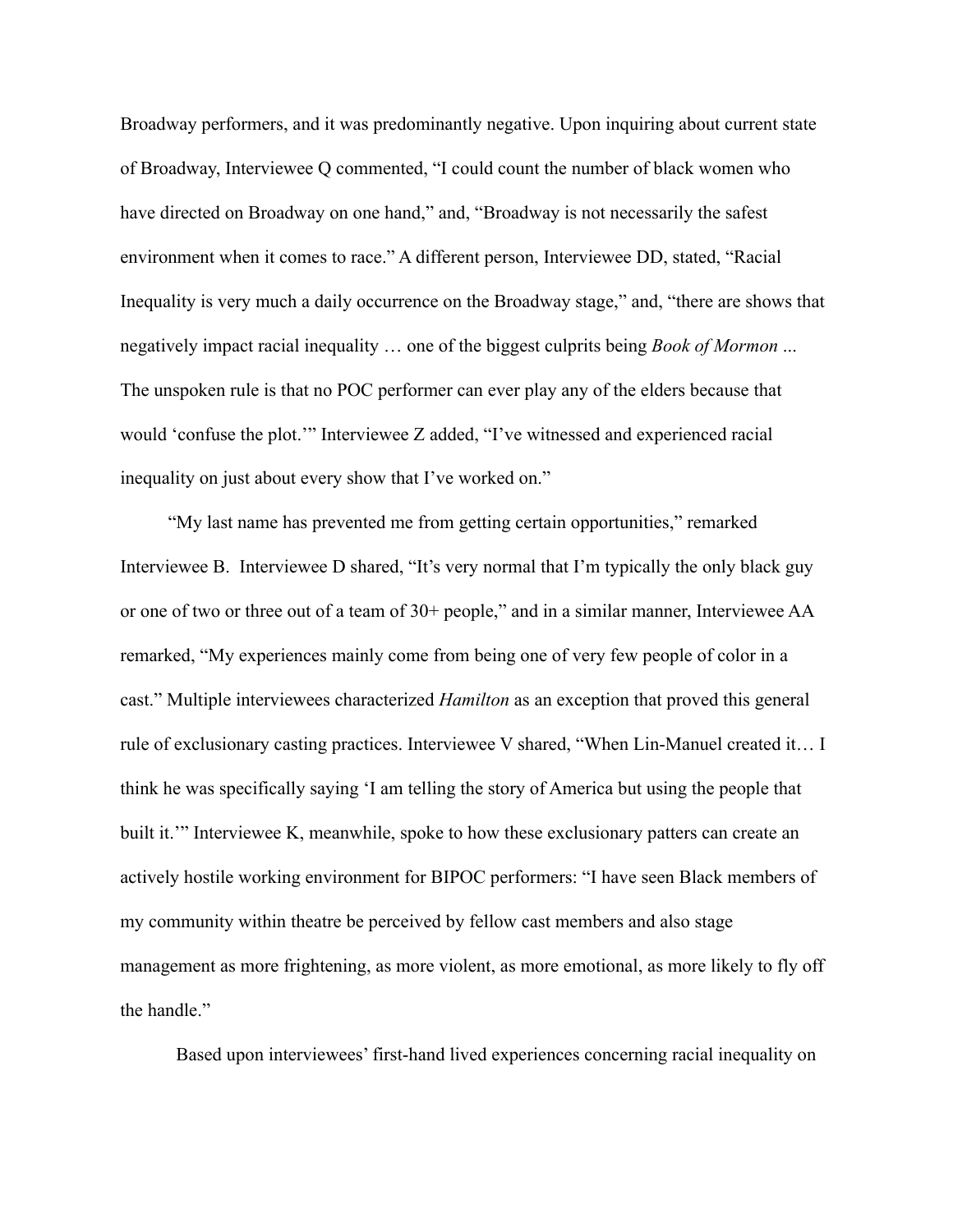Broadway, tokenism still persists today. Interviewee N stated, "I have noticed patterns in the way of tokenism … 80% of my career I have felt like the token black person in any cast I've been in… It would be very clear that there was one black lead and one black person in the cast to cover that lead...That largely has been the thing that I've experienced." Moreover, Interviewee R called attention to this same issue, noting, "I think there's something to be said about tokenism and people putting in BIPOC artists just because they want to say that they are diverse versus actually allowing them to tell stories that have nothing to do with their race." When white characters are cast in leading roles, this interviewee suggested, their whiteness is seldom a primary focus of their character's arc or play's broader plot, while it is quite the opposite for BIPOC performers. Interviewee BB reinforced this observation: "We can start with the disproportionate amount of lead roles that are only given to white actors. Sometimes that's because they truly deserve the role. Other times, it's because the powers that be are worried that a person of color won't sell tickets. Either that, or their mindset is too close minded to envision anyone of color in the role, even if they are absolutely perfect for it."

An additional systemic disadvantage imposed upon BIPOC individuals deals with lack of proper skill set and equipment when preparing BIPOC actors/actresses for performances. Concerning the few Broadway performances casting BIPOC actors and/or actresses, many people supporting them backstage lack proper skills and equipment. This was evidenced by Interviewee O, who confided, "We just don't hire enough women and men of color in hair and makeup departments of TV, film and Broadway." The same individual added, "A hairstylist did not know how to do my hair and joked about needing a YouTube tutorial to carry out this task," as well as, "The microphones had two color options: the peach … and this one solid color for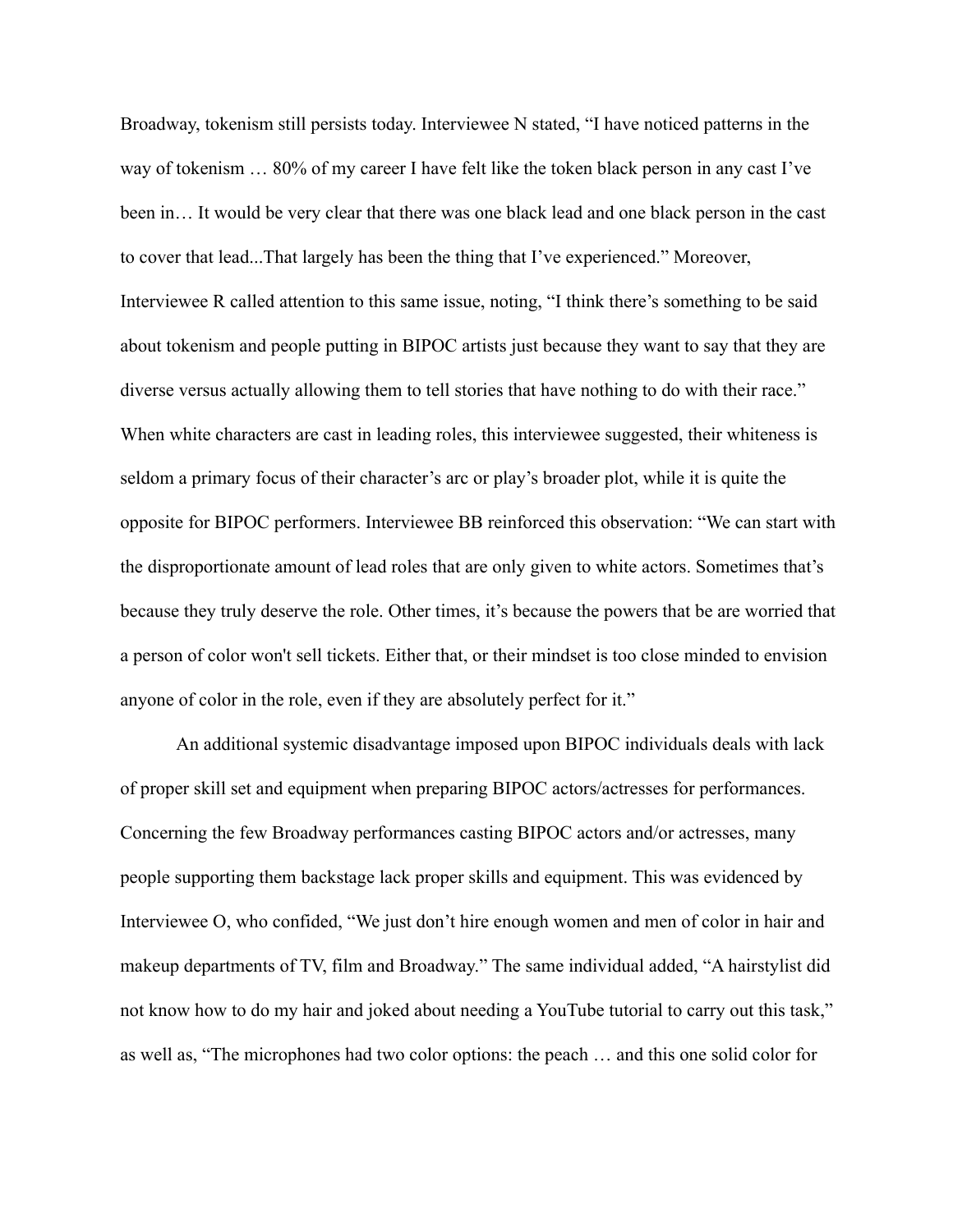black people." Other related comments received included, "There isn't a lot of education on how to do black hair on Broadway" from Interviewee E. "Typically, whenever I'm doing a show and have to deal with microphones … they're usually like a light brown, tan, to go with white skin ... I always have to request a black cord so that it matches with my hair ... and so it matches my color," remarked Interviewee D. The same interviewee noted, "The hair people have no idea how to deal with my hair so I usually end up doing it myself or going to a barber and getting it done."

# **"***White Domination of Broadway": Racial Exclusion Among Audiences and Behind the Scenes*

With respect to second finding concerning demographics of creative teams, theatre ownership, and audiences, interviewees' comments were numerous and overwhelmingly in agreement. According to Interviewee F, "If you look at it from the top down, every Broadway house is owned by a white family or a white organization. There are no theatre owners on Broadway who are of any color." In addition, Interviewee X provided a response of, "The Broadway theatres are owned by three companies ... and they are all old white families." Interviewee P commented, "There are not a lot of people of color in positions where they can create what shows are coming up next. So a lot of black Broadway shows are actually created and produced by white people...so when you do have a show that all of a sudden is being put up by people of color, that's not a very typical thing." Nearly the same opinion was expressed by Interviewee BB, who noted, "This issue is often perpetuated by the fact that the producers, writers, and creative teams are majority white. Until the producers, directors, choreographers,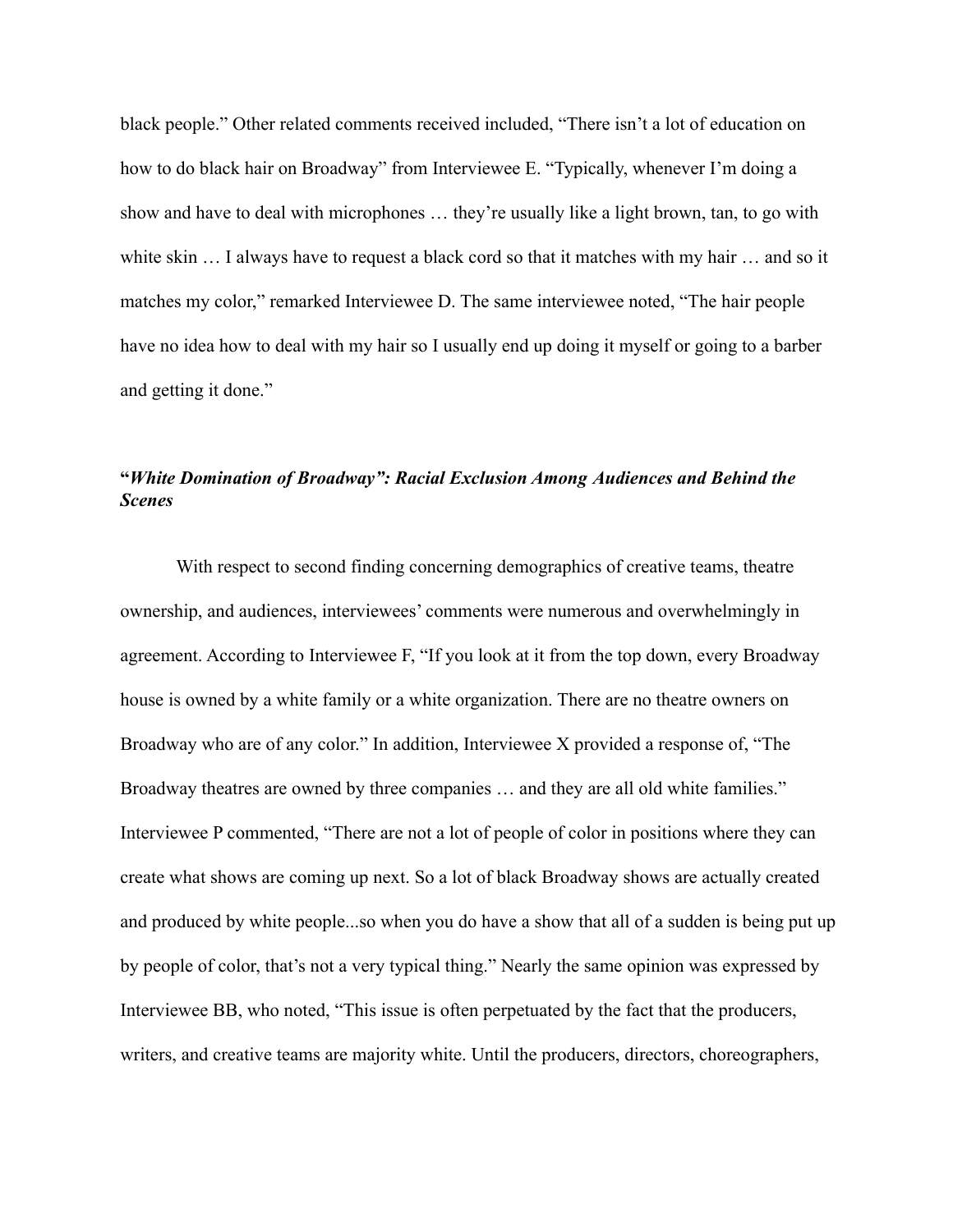casting directors, writing teams, and music directors of Broadway are more diverse and inclusive, the stories we see onstage will not fully represent the diversity of the world we live in." Another participant serving as Interviewee V mentioned, "Almost every show I've done has been 95% white people, written by white people, produced by white people and a theatre owned by white people..." Analogous to other remarks, another individual said, "The creatives team is still all white, the people in charge are still all white, the people making the most money are still all white…" and, "...there needs to be more people of color brought into the creation process." Interviewee CC added, "Even if you are telling a story with a predominately POC cast, if the people "in charge" of the show are not POC's as well, I feel the show will lack authenticity down the line." Interviewee Z, finally, reinforced this sentiment further, sharing, "I've been in the room with white creative teams that have written Black shows that refuse my input on making the show more authentic from a black person's perspective."

Yet another area in which BIPOC individuals directly experience racial inequality involves related issues of Broadway audiences and kinds of stories created to appeal to them. According to interviews conducted, it became evident that Broadway productions were geared towards Caucasian rather than non-white audiences and sensibilities. This position was expressed by Interviewee G, who stated, "For years and years and years the Broadway world has just been run by white people and I think that has been a disservice to Black people and any other person of color… that the stories aren't as inclusive as they can be or as diverse as they can be." In addition, this was supported by Interviewee X who said "You look out into the audiences and it's just a sea of white people and a lot of gray hair." Yet another corroborating quote was provided by Interviewee F, who said, "There is rarely marketing of shows to black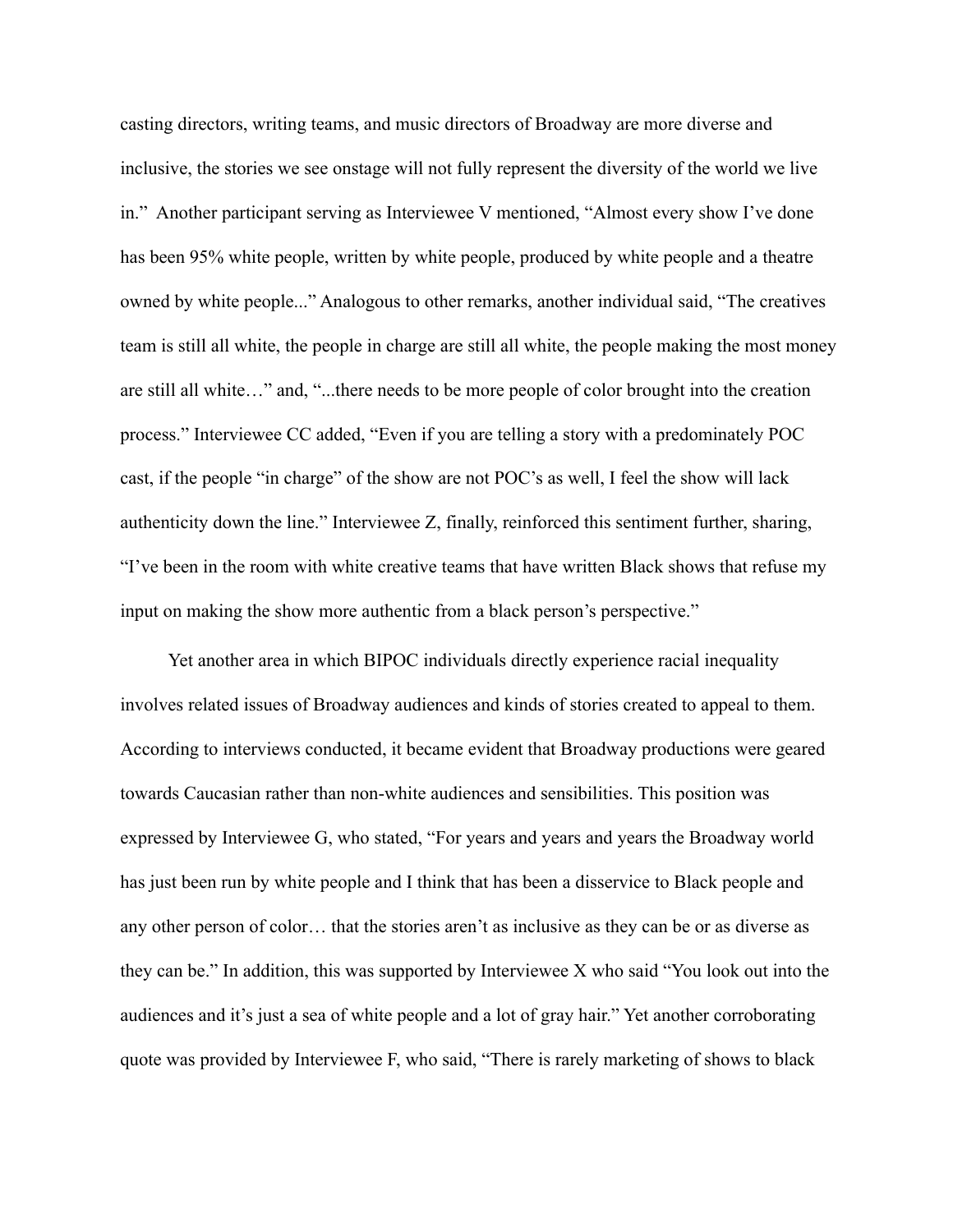communities or to under-served communities." Another supporting perspective reinforcing concept of a white majority controlling Broadway performances was expressed by Interviewee F, who remarked, "There are only two commercial producers of color in the entire Broadway industry… In all casting agencies and directors who cast Broadway shows there is only one as of one year ago. For successful directors or Tony-award winning directors, there are less than five." Echoing these sentiments at an even broader level, Interviewee F remarked, "Racism is ingrained in the fabric of the institution of Broadway, it is innately racist." Interviewee F added, "Broadway is a structure in America...ergo it's racist because every single structure in America is like that."

### *"BLM has been a step in the right direction": Standing Up for Greater Racial Equity on Broadway*

Concerning effects or reverberations of the BLM movement on Broadway, interviewees shared a number of insights regarding how Broadway can move toward greater racial equity. To begin, Interviewee U remarked, "Every single Broadway show like on the team is an equity and inclusion person and every single person is having equity and inclusion training…and that's all because of the Black Lives Matter movement." Another individual, Interviewee DD, responded, "BLM has been a step in the right direction. I think it has given POC performers a chance to step up and be heard, for us to be able to share our stories and ask for better treatment in our work spaces." In light of increased sensitivity concerning race, enhanced awareness is now present. Interviewee E and Interviewee L contributed rich insights in this vein. Specifically, Interviewee E commented, "For our show we have a diversity therapist now and she's a woman of color…She's going to be there when we start rehearsals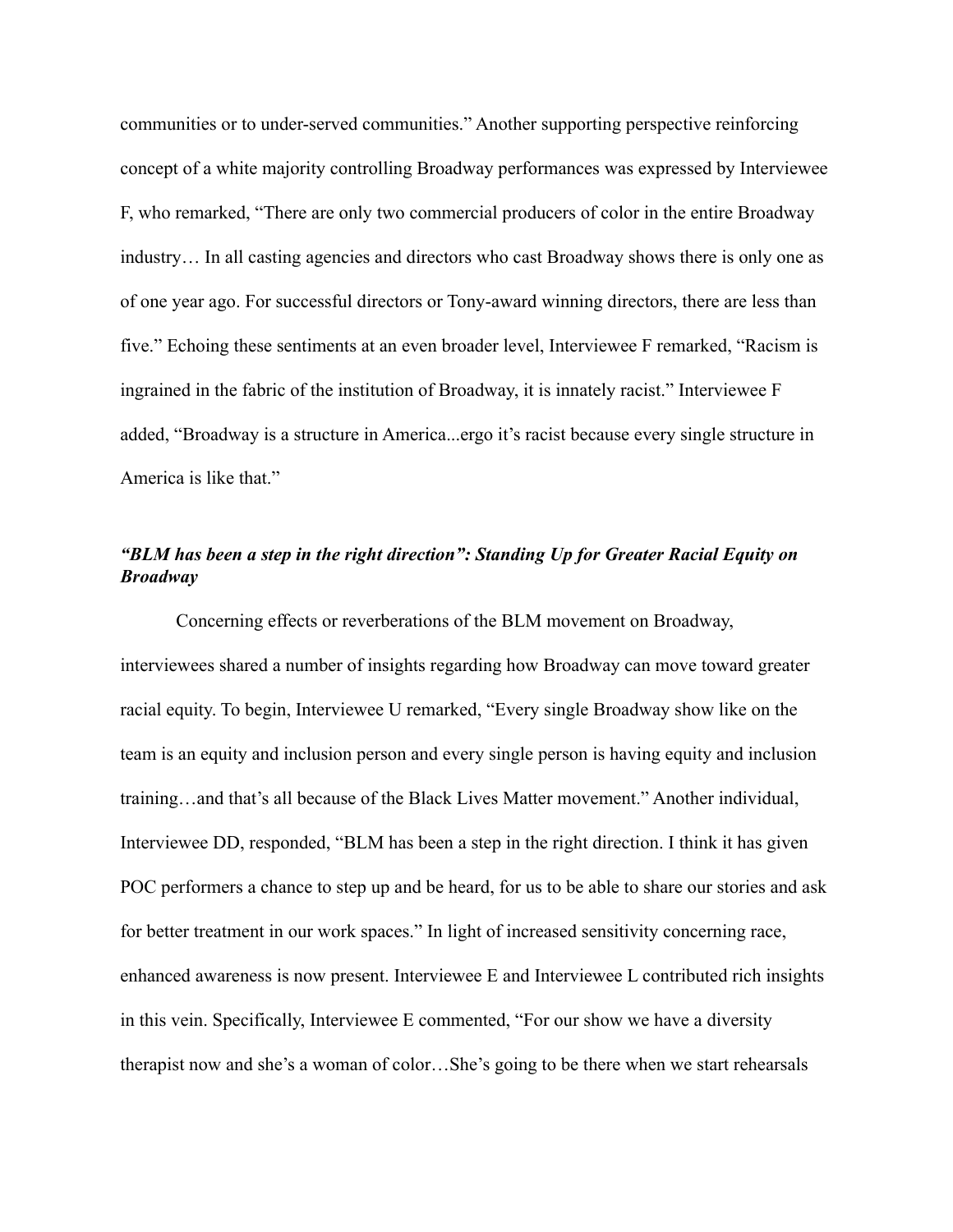again on site … She's going to be leading diversity training with the entire cast." Similarly, Interviewee L shared, "I think there will be more racial bias training … My friend in [anonymous show] told me that they basically have like a company manager that only stays in the room to make sure that the people of color are safe and not exposed to emotional harm and she navigates if something is not right before they even have to say anything."

Various suggestions were provided concerning additional efforts to address racial imbalance within Broadway productions. Interviewee AA expressed, "I think change has to start from the top. Of course, we should keep working to push for more diversity on the stage but that's only what's most visible. Those results must come from more diversity in producing, in casting, in directing, in writing, etc." Another constructive response was voiced by Interviewee CC, who stated, "I will always say that the only way to create racial equality within Broadway or theatre, in general, is to start from the top and work our way down." In a related manner, Interviewee CC suggested, "I think it is important Broadway and regional theaters take a deep look into who is creating and casting these 'diverse' shows, and see if it is being reflected in the art they are trying to create."

Even though this research project was largely qualitative in nature, it is striking to note 100% of 30 interviewees identified racism as a problem in Broadway. For confronting this problem, many interviewees mentioned promise of color-blind casting, which is defined as casting of performers without consideration regarding their skin color (Bee 2018). This helps enable more equitable casting of Broadway performances, thereby promoting racial equality. According to Interviewee H, the musical *Hamilton* "…opened more doors for blind casting," while Interviewee X noted "Shakespeare festivals were really the first to start doing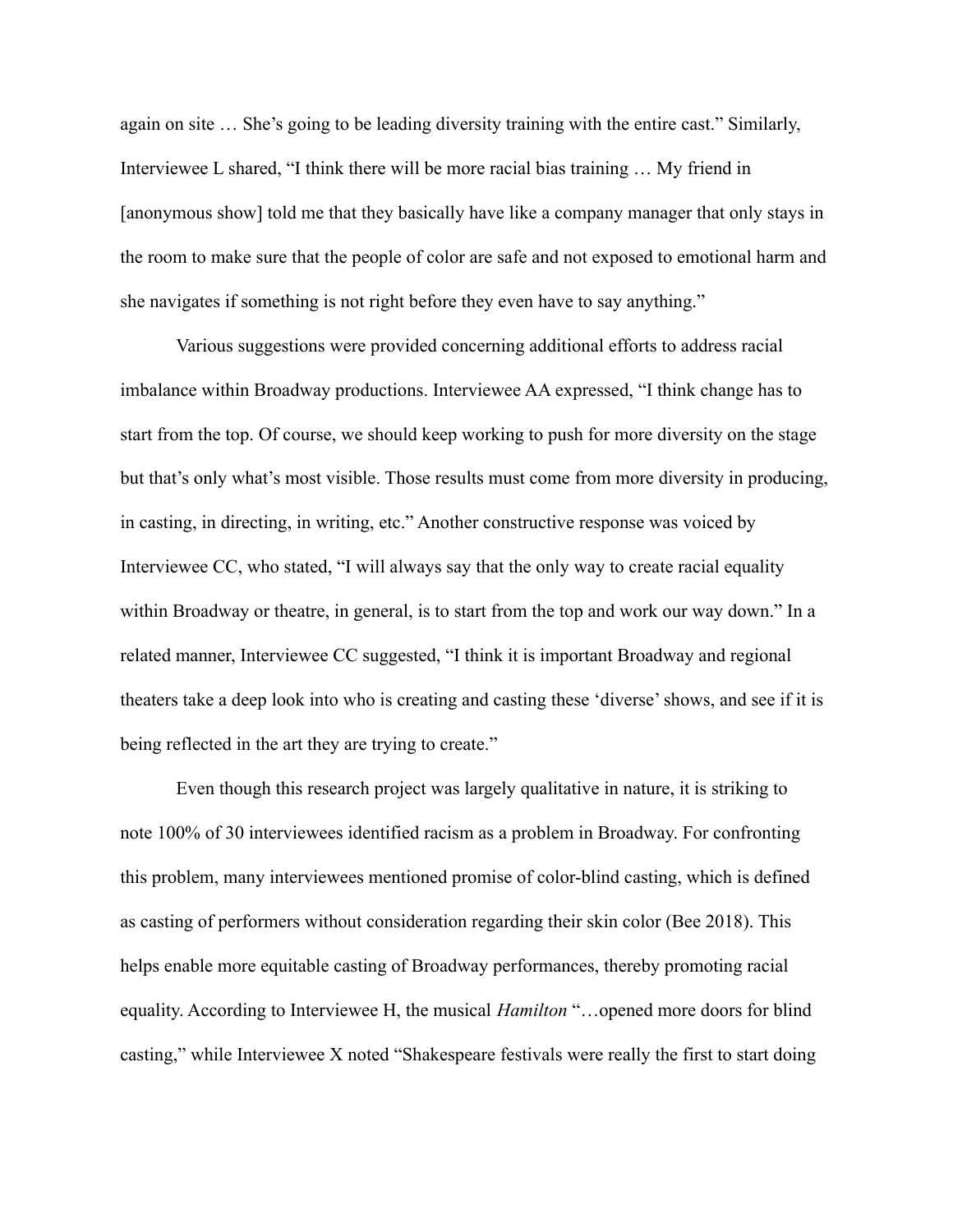color-blind casting." Another subject, Interviewee R, state, "I think *Hamilton* pushed the envelope in terms of visual representation but that doesn't necessarily mean that it's changed the course of the way in which other shows are including people."

While data collected for this project did address original research questions, if provided the opportunity to further conduct research on this topic, I would like to investigate long-lasting, specific ways Broadway can be reshaped to be more inclusive of BIPOC at all levels. Such a study might take the form of in-depth case studies complemented by types of interviews conducted for this project to anonymously recommend potential remediation(s) for eliminating root cause(s) of racial inequality on Broadway. While some steps in the proper direction were mentioned, they predominantly appear to address symptoms rather than underlying sources of the issue. As demonstrated by generosity and insight of interviewees who contributed to this project, Broadway is essentially a reflection of broader patterns of racism within U.S. society. However, it has within itself the capacity to address real and longstanding problems with racial equality. Broadway leadership simply needs to listen and heed voices like those referenced within the foregoing pages.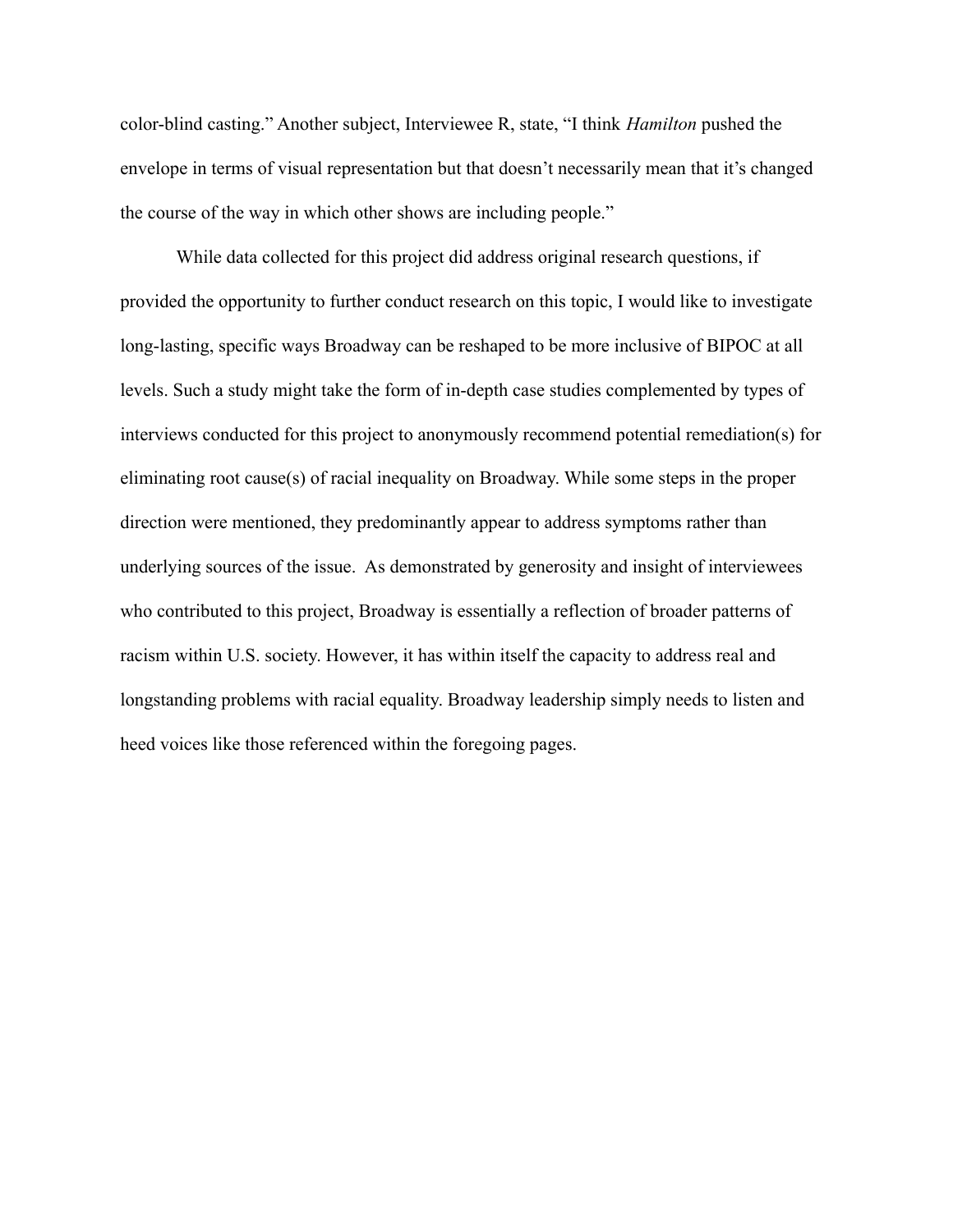#### **References**

Bee, C. (2018, March 5). The Art of Colour Blind Casting on Broadway. *Medium*. https://medium.com/@courtneyboycety4.1213/the-art-of-colour-blind-casting-on-broad way-c687dac795f2

Bernstein, Alice. 2005. "Philip Rose: a Broadway journey against racism." *Afro-Americans in New York Life and History* 29 (1): 31-37.

<https://link.gale.com/apps/doc/A128705134/AONE?u=colu91149&sid=A>

ONE&xid=ae25de43

Chen, Angela. 2015. "From Vaudeville to Hamilton: Racial Minorities in

Musicals." *JSTOR Daily*. <https://daily.jstor.org/vaudeville-hamilton-racial->

minorities-musicals/

Hoffman, W. (2020). *The Great White Way: Race and the Broadway Musical*

(2nd ed.). Rutgers University Press.

Mafe, Diana Adesola. 2006. "Black women on Broadway: the duality of Lorraine

Hansberry's A Raisin in the Sun and Ntozake Shange's for colored girls."

*American Drama* 15 (2): 30-47.

<https://link.gale.com/apps/doc/A147755577/AONE?u=colu91149&sid=A>

ONE&xid=ba7f14ed

Monteiro, Lyra D. 2016. "Review: Race-Conscious Casting and the Erasure of the Black Past in Lin-Manuel Miranda's Hamilton." *The Public Historian* 38

(1): 89-98. https://www.jstor.org/stable/26420757